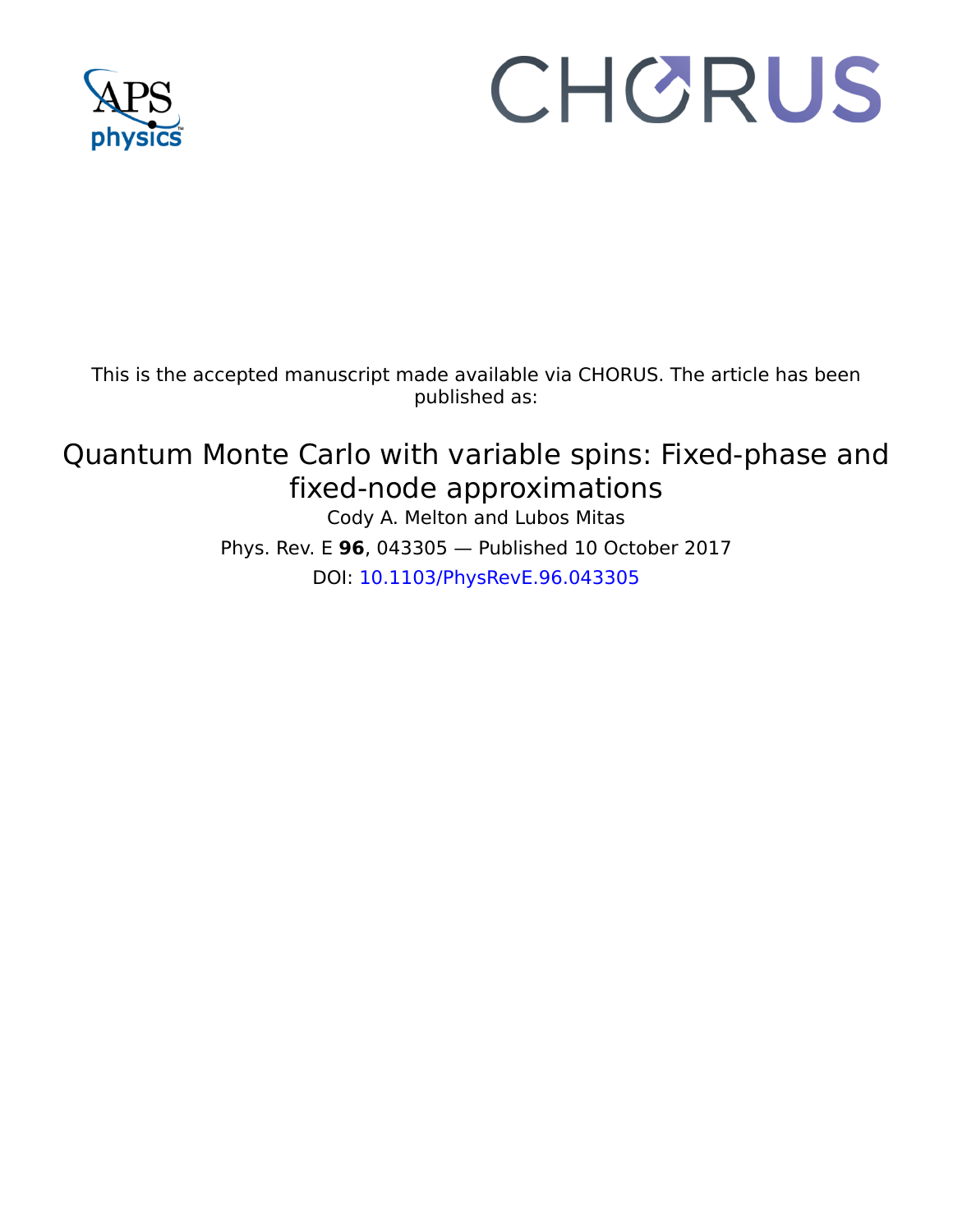# Quantum Monte Carlo with variable spins: fixed-phase and fixed-node approximations

Cody A. Melton and Lubos Mitas

Department of Physics, North Carolina State University, Raleigh, North Carolina 27695-8202, USA

(Dated: September 24, 2017)

We study several aspects of the recently introduced fixed-phase spinor diffusion Monte Carlo (FPSODMC) method, in particular, its relation to the fixed-node method and its potential use as a general approach for electronic structure calculations. We illustrate constructions of spinorbased wave functions with the full space-spin symmetry without assigning up or down spin labels to particular electrons, effectively "complexifying" even ordinary real-valued wave functions for Hamiltonians without spin terms. Interestingly, with proper choice of the simulation parameters and spin variables, such fixed-phase calculations enable one to reach also the fixed-node limit. The fixed-phase approximation has several desirable properties when compared to the fixed-node approximation. The fixed-phase solution provides a straightforward interpretation as the lowest bosonic state in a given effective potential generated by the many-body approximate phase, whereas nodal boundary conditions are defined through less intuitive and complicated hypersurfaces with one dimension less than the original configuration space. In addition, the divergences of the local energy and drift at real wave function nodes are smoothed out to lower dimensionality when the wave function is complexified, thus decreasing the variation of sampled quantities and eliminating artificial nodal domain issues that can occur in the fixed-node formalism. We illustrate some of these properties on calculations of selected first-row systems that recover the fixed-node results with quantitatively similar levels of the corresponding biases. At the same time, the fixed-phase approach opens new possibilities for more general trial wave functions with further opportunities for increasing accuracy in practical calculations.

## I. INTRODUCTION

Recently, we introduced a projector quantum Monte Carlo (QMC) method for calculating quantum systems with both spatial and spin degrees of freedom [1]. The approach is based on an overcomplete representation for spin variables such that the sampling is similar to the spatial variables. Given our choice of spin representation, the method involves the fixed-phase [2] approximation, hence its acronym fixed-phase spin-orbit/spinor diffusion Monte Carlo (FPSODMC). This approach enabled us to carry out QMC calculations of atoms and molecules with spin-orbit interactions in the spinor formalism including cases where high accuracy was needed for both spin-orbit and electron correlation effects. In a subsequent work we studied simple cases of fixed-phase vs. fixed-node [3] approximations in order to compare the corresponding biases in these two related possibilities [4, 5]. We constructed simple cases where both fixed-phase and fixednode conditions were equivalent or very similar and we found comparable biases in the total energies using the two approximations.

In this work we explore this direction further by investigating a unification and smooth transition between the fixed-node and fixed-phase methods. While the FP-SODMC method was originally used to study spin-orbit interactions in various systems, the spin-orbit interaction itself was introduced via a relativistic effective core potential. Here we study another aspect of the method, in particular, how the complex spin representation we introduced can be used in the absence of the spin-orbit interactions. As we show below, this provides a framework

for using complex wave functions under the fixed-phase approximation in cases that would normally be described by real-valued wave functions used within the fixed-node approximation. It has been known for some time that the fixed-node approximation is a special case of the fixedphase approximation. Here we make this relationship explicit through a straightforward construction of trial wave functions that in a particular limit recover the fixed-node counterparts. In addition, we explicitly show how one can obtain the fixed-node result as a limit of the fixed-phase calculation. We use this property for QMC fixed-phase calculations of several systems and we directly compare the fixed-phase biases to the corresponding fixed-node biases. Another aspect of the proposed method is that it provides a general framework for complexifying trial wave functions. Given the success of complexification schemes, such as in quantum field theories, this avenue could prove to be a new tool for improving the accuracy of QMC calculations. Finally, we elaborate on the advantages and also point out some of the current limits of the fixed-phase approach.

# II. FIXED-PHASE SPINOR DIFFUSION MONTE CARLO

Let us briefly outline the key notions of the FPSODMC approach: fixed-phase approximation, continuous spin representation and the corresponding importance sampling approach.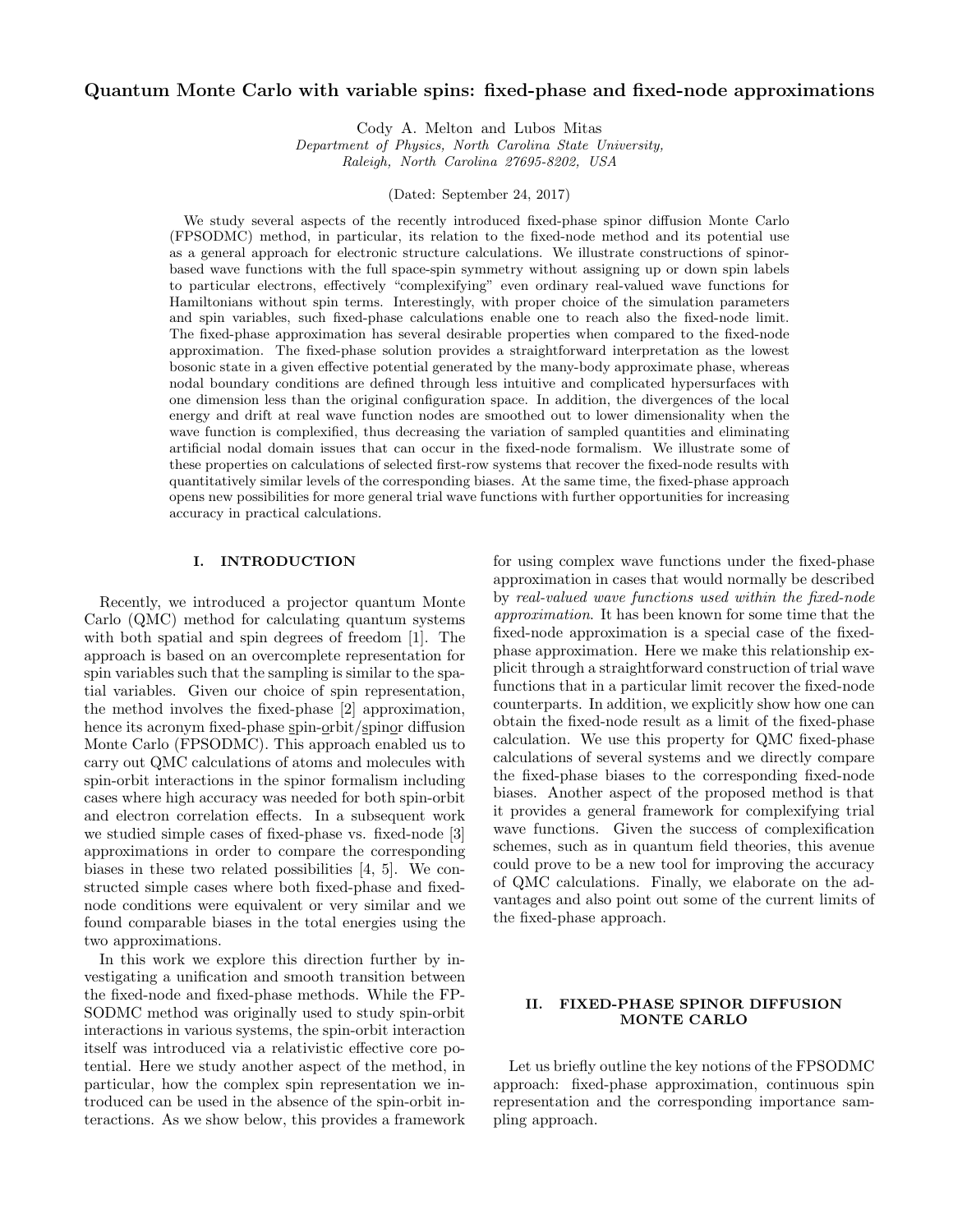# A. Fixed-Phase Approximation and the Upper Bound Property

For complex wave functions we present a brief sketch of the fixed-phase method (FPDMC) [2] and its relation to the fixed-node flavor of DMC.

Let us consider the Born-Oppenheimer Hamiltonian  $H = -(1/2)\nabla^2 + V(\mathbf{R})$ , where  $\nabla = (\nabla_1, \nabla_2, \dots, \nabla_N)$ and  $V$  denotes the electron-ion and electron-electron Coulomb interactions. We denote spatial configurations as  $\mathbf{R} = (\mathbf{r}_1, \mathbf{r}_2, \dots, \mathbf{r}_N) \in \mathbb{R}^{dN}$ , where N is the number of particles and  $d$  is dimensionality (here we assume  $d = 3$ . We assume a complex wave function  $\Psi(\mathbf{R},\tau) = \rho(\mathbf{R},\tau)e^{i\Phi(\mathbf{R},\tau)}$  and substitute it into the imaginary-time Schrödinger equation. For the amplitude  $\rho(\mathbf{R}, \tau)$  and phase  $\Phi(\mathbf{R}, \tau)$  we obtain

$$
-\frac{\partial \rho(\mathbf{R}, \tau)}{\partial \tau} = \left[ T_{kin} + V(\mathbf{R}) + \frac{1}{2} |\nabla \Phi(\mathbf{R}, \tau)|^2 \right] \rho(\mathbf{R}, \tau)
$$
\n(1)

$$
-\frac{\partial \Phi(\mathbf{R},\tau)}{\partial \tau} = \left[T_{kin} - \frac{\nabla \rho(\mathbf{R},\tau) \cdot \nabla}{\rho(\mathbf{R},\tau)}\right] \Phi(\mathbf{R},\tau) \tag{2}
$$

where  $T_{kin} = -(1/2)\nabla^2$ . The fixed-phase approximation is given by imposing the phase to be equal to the phase of trial or variational wave function  $\Psi_T(\mathbf{R}) = \rho_T(\mathbf{R})e^{i\Phi_T(\mathbf{R})}$ that is independent of  $\tau$ 

$$
\Phi(\mathbf{R}, \tau) = \Phi_T(\mathbf{R}).\tag{3}
$$

The fixed-phase approximation is variational since the repulsive potential  $V_{ph} = \frac{1}{2} |\nabla \Phi_T|^2$  can only raise the energy for an approximate phase [2]. This is easy to see from the energy expectation with  $\rho \exp(i\Phi_T)$  that must be an upper bound to the exact energy for an arbitrary symmetric  $\rho > 0$ . The amplitude  $\rho$  that minimizes the energy expectation value for the given phase  $\Phi_T$  is obtained by solving the first equation. The accuracy of this method clearly depends on the accuracy of the trial phase and the convergence towards the exact eigenvalue scales with the square of the difference between the exact and approximate trial function. In the present work the second equation is not considered any further.

#### B. Fixed-node as a special case of the fixed-phase in general

The fixed-phase approximation is a generalization of the more familiar fixed-node approximation, which can be demonstrated in several ways. Let us present perhaps the simplest such construction [4], where we add a complex amplitude to a real-valued  $\Psi_T(\mathbf{R})$  as follows. We denote the nodes of  $\Psi_T$  as the set of configurations

$$
\Gamma = \left\{ \mathbf{R} \in \mathbb{R}^{dN} | \Psi_T(\mathbf{R}) = 0 \right\}.
$$
 (4)

Now we add to  $\Psi_T$  another function (for simplicity, a non-negative bosonic ground state of  $H$ )

$$
\tilde{\Psi}_T = \Psi_T + i\varepsilon \Psi_B \tag{5}
$$

Taking the limit  $\varepsilon \to 0$  leads to [4]

$$
V_{ph}(\mathbf{R}) = V_{\infty} \delta(\mathbf{R} - \mathbf{R}_{\Gamma})
$$
\n(6)

where  $\mathbf{R}_{\Gamma} \in \Gamma$  and  $V_{\infty}$  diverges as  $\propto 1/\varepsilon$ , therefore  $V_{ph}$ enforces any wave function to vanish at the node  $\Gamma$ , i.e., it is equivalent to the fixed-node boundary condition.

## C. Spin Representation

Let us denote one-particle spinors as

$$
\chi(\mathbf{r},s) = \alpha \varphi^{\uparrow}(\mathbf{r}) \chi^{\uparrow}(s) + \beta \varphi^{\downarrow}(\mathbf{r}) \chi^{\downarrow}(s) \tag{7}
$$

where  $s$  is the coordinate of the spin projection along the z−axis. Note that the spinor lives in the full  $SU(2)$ Hilbert space since  $\alpha, \beta$  are complex and  $|\alpha|^2 + |\beta|^2 = 1$ as usual. In its minimal representation the spin variables ("coordinates") are discrete  $s = \pm 1/2$  so that for  $S_z$  eigenstates  $\chi^{\uparrow}(1/2) = \chi^{\downarrow}(-1/2) = 1, \chi^{\downarrow}(1/2) =$  $\chi^{\uparrow}(-1/2) = 0$ . Due to its discrete nature, this representation has the potential to introduce large variations of sampled quantities during stochastic updates as well as loss of efficiency in propagation due to the decreased acceptance rate. Besides the fluctuations of various quantities of interest (local energy, drifts, values of the wave function, etc.), the discrete sampling would eventually lead to exponential efficiency barrier in the many-particle limit.

One possibility to address this obstacle is to make the spin configuration space continuous, which allows for continuous evolution as well as importance sampling [3, 4]. We choose an overcomplete spin representation through the utilization of a 1D ring (i.e. a  $U(1)$  representation) with the lowest pair of degenerate, orthogonal eigenstates as follows:

$$
\langle s_j | \chi^{\uparrow} \rangle = e^{is_j}, \quad \langle s_j | \chi^{\downarrow} \rangle = e^{-is_j} \tag{8}
$$

where the spin variable  $s_j \in [0, 2\pi)$ . Clearly, the paths in this space are continuous and resemble paths for spatial coordinates. As will be shown below, this particular choice of representation coupled with our modified Hamiltonian allows the spin variables to evolve and be updated in the exact same fashion as the spatial variables.

#### D. Importance sampling

Rewriting the Schrödinger equation in an integral form with importance sampling by  $\rho_T$  leads to the following equation for the mixed distribution  $g = \rho \rho_T$ 

$$
g(\mathbf{R}', t + \tau) = \int d\mathbf{R} \frac{\rho_T(\mathbf{R}')}{\rho_T(\mathbf{R})} G(\mathbf{R}' \leftarrow \mathbf{R}, \tau) g(\mathbf{R}, t) \tag{9}
$$

which is well-known from the fixed-node QMC [3, 4].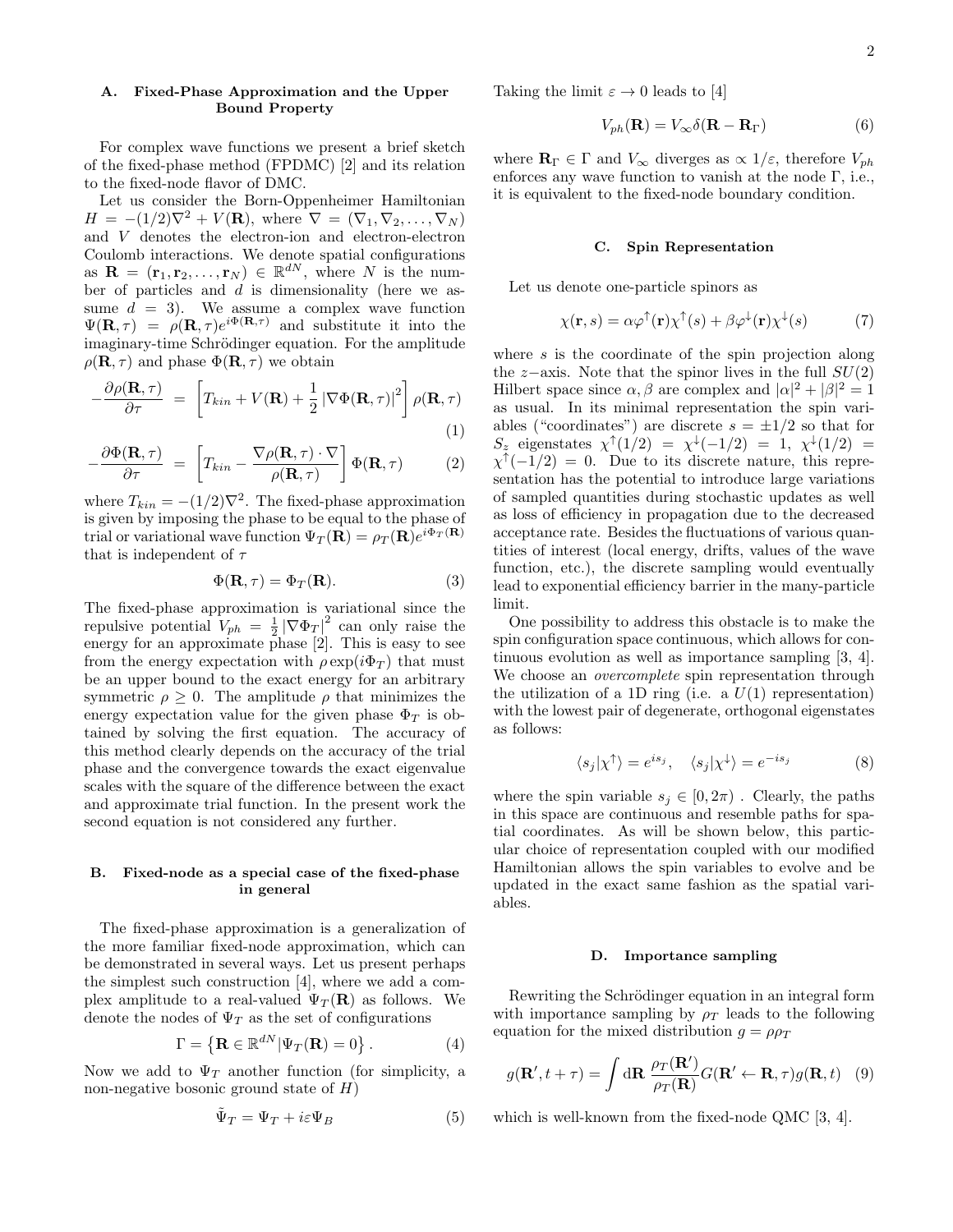Spin variables are sampled by introducing a spin "kinetic" energy with a corresponding energy offset such that for all  $s_i, i \in \{1, 2, ..., N\}$  we write

$$
T_i^s = -\frac{1}{2\mu_s} \left[ \frac{\partial^2}{\partial s_i^2} + 1 \right]. \tag{10}
$$

where  $\mu_s$  is an effective mass. The full Hamiltonian then becomes  $H' = H + \sum_{i=1}^{N} T_i^s$ . Clearly,  $T_i^s \psi(\mathbf{r}_i, s_i) = 0$ due to the introduced offset so that there is no energy contribution from the spin Laplacian. The inclusion of the spin kinetic energy leads to the following importance sampled Green's function

$$
\widetilde{G}(\mathbf{X}' \leftarrow \mathbf{X}; \tau) \simeq T_{\mathbf{X}', \mathbf{X}} e^{-\tau [E_L(\mathbf{X}) + E_L(\mathbf{X}') - 2E_T]/2} \tag{11}
$$

with

$$
T_{\mathbf{X}',\mathbf{X}} \propto \exp\left[\frac{-\left|\mathbf{R}' - \mathbf{R} - \tau \mathbf{v}_D^{\mathbf{R}}(\mathbf{R})\right|^2}{2\tau}\right] \times \exp\left[\frac{-\left|\mathbf{S}' - \mathbf{S} - \tau_s \mathbf{v}_D^{\mathbf{S}}(\mathbf{S})\right|^2}{2\tau_s}\right] \quad (12)
$$

where  $X = (\mathbf{r}_1, \mathbf{r}_2, ..., \mathbf{r}_N, s_1, s_2, ..., s_N) = (\mathbf{R}, \mathbf{S})$ . Here we have introduced a spin time step  $\tau_s = \tau / \mu_s$  as well as  $\mathbf{v}_D^{\mathbf{R}} = \nabla_{\mathbf{R}} \ln \rho_T(\mathbf{X})$  and  $\mathbf{v}_D^{\mathbf{S}} = \nabla_{\mathbf{S}} \ln \rho_T(\mathbf{X})$  which correspond to the spatial and spin drifts. The local energy is given by  $E_L = \text{Re}[(H'\Psi_T)/\Psi_T^*]$  [1, 3]. With this choice of spin representation, implementation into existing codes is rather straightforward. The spin variable can be treated essentially like another spatial degree of freedom, except that the effective spin mass implies two evolutions: one for the spins and another for the spatial degrees for freedom. That in turn introduces two types of time steps when implementing the dynamics of the whole system.

Note that there are two possible limiting cases with regard to  $\mu_s$  vs the ordinary  $m_e$ .

The first limit corresponds to  $\mu_s \ll m_e$ , i.e., spin mass being much smaller than the electron mass. The spin degrees of freedom then evolve much faster so that effectively the spins are integrated out much faster than is the pace of the spatial propagation. That guarantees to provide the fixed-phase limit and it is expected that it will lead to the higher energy since the fixed-phase potential is non-zero in the whole space. Therefore it should lead to the larger bias when compared with the fixed-nodes that are codimension 1. Indeed, this is what we have presented already in our previous work, see Ref. [4], Fig. 3.

The opposite limit, that is relevant for our present study, corresponds to the very slow spin evolution, i.e.,  $\mu_s \gg m_e$ . The spin configurations then appear as almost static external constraints in a (relatively) much faster spatial evolution. In the results section we come to this point again and we show that in this mode the simulations will enable us to recover the fixed-node solution. Before fully appreciating this point we need to explain the trial function forms and corresponding choices of spin coordinates as outlined below.

We close this section with the note that the practical implementation of different masses is done through the different time steps for spins and spatial variables. Note that the extrapolation to the zero time step limit should be done in such a way that the ratio of the two time steps is constant as given by the choice of  $\mu_s/m_e$ . Alternatively, one of the time steps can be chosen sufficiently small so that its bias is negligible overall, while the other can vary within an acceptably low-bias range, as we have chosen to do in this study.

#### III. TRIAL WAVE FUNCTIONS

The FPSODMC trial functions are built from spinors  $\chi(\mathbf{r},s) = \alpha \varphi^{\uparrow}(\mathbf{r}) \chi^{\uparrow}(s) + \beta \varphi^{\downarrow}(\mathbf{r}) \chi^{\downarrow}(s)$  where orbitals  $\varphi^{\dagger}, \varphi_{\downarrow}$  are calculated in spinor-based DFT, HF/DHF or correlated methods. The full configuration space for particles is  $\mathbf{X} = \{(\mathbf{r}_1, s_1), \dots, (\mathbf{r}_N, s_N)\} \in \mathbb{R}^{3N} \times [0, 2\pi)^N$ and we write the trial wave function as

$$
\Psi_T(\mathbf{X}) = e^{U(\mathbf{R})} \sum_{\alpha} c_{\alpha} \det_{\alpha} [\dots, \chi_i(\mathbf{r}_k, s_k), \dots]. \tag{13}
$$

with  $i, k = 1, ..., N$ . The particle correlations are explicitly approximated by the Jastrow factor  $U(\mathbf{R})$  that captures two-particle and, possibly, higher order correlations, as is customary in QMC calculations [3, 4, 6, 7].

#### A. From fixed-phase to fixed-nodes

In this work we are particularly focused on the limit of vanishing complex component of the wave function and how the single-reference spinor determinant simplifies to the product of spin-up and spin-down determinants, i.e., to the usual fixed-node form. We emphasize that in the present exploration of the FPSODMC method the spinorbit interactions are disregarded in both all-electron and pseudopotential settings. Let us show that this is indeed what happens for our spin representation as briefly sketched earlier [4]. Note that our previous exposition of this aspect was not formulated precisely [4], so that we clarify it in detail here. For the sake of consistency with the previous paper we consider  $N$  occupied spinors that can be grouped as  $N/2$  Kramer's pairs (for simplicity assuming  $N$  to be even). We can write the Kramer's pair as

$$
\chi^{+} = (\varphi + \Delta \varphi) \chi^{\uparrow} + (\varphi - \Delta \varphi) \chi^{\downarrow}
$$
 (14)

$$
\chi^- = (\varphi - \Delta \varphi) \chi^{\uparrow} - (\varphi + \Delta \varphi) \chi^{\downarrow}
$$
 (15)

where the  $\Delta\varphi$  is the spin-orbit induced splitting of the spatial orbital  $\varphi$ . The block of the first four rows/columns from the corresponding Slater determinant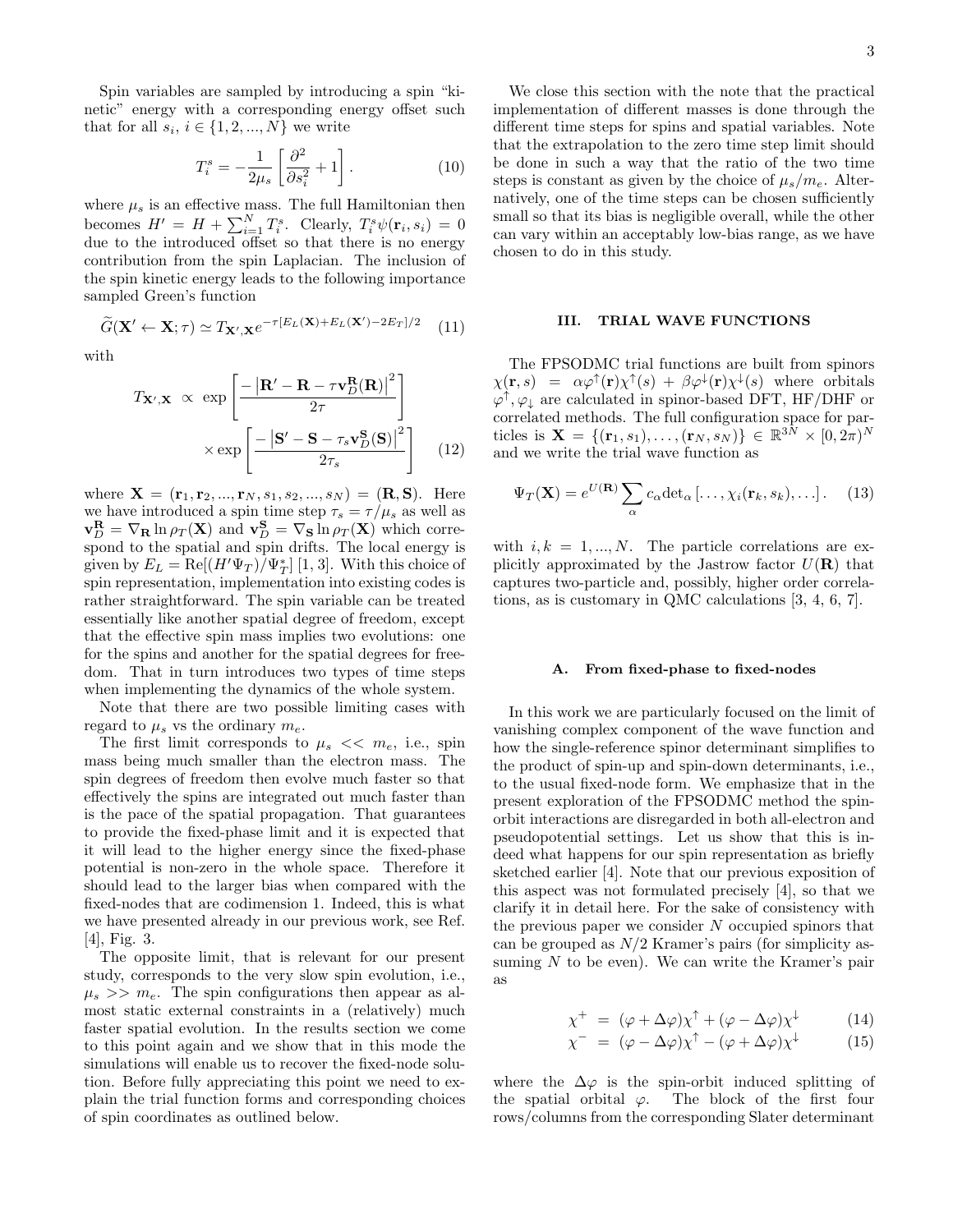reads as follows

$$
\det \begin{bmatrix} \chi_1^+(1) & \chi_1^+(2) & \chi_1^+(3) & \chi_1^+(4) & \dots \\ \chi_1^-(1) & \chi_1^-(2) & \chi_1^-(3) & \chi_1^-(4) & \dots \\ \chi_2^+(1) & \chi_2^+(2) & \chi_2^+(3) & \chi_2^+(4) & \dots \\ \chi_2^-(1) & \chi_2^-(2) & \chi_2^-(3) & \chi_2^-(4) & \dots \end{bmatrix} . \tag{16}
$$

Now we assume that the spin-orbit splitting  $\Delta \varphi \to 0$  and then

$$
\chi^{+} = \varphi(e^{is} + e^{-is}) \to \varphi e^{is} \tag{17}
$$

$$
\chi^- = \varphi(e^{is} - e^{-is}) \to \varphi e^{-is} \tag{18}
$$

by elementary rearrangements (adding, subtracting rows with the same  $\varphi$ ). Explicitly, this gives

$$
\det \begin{bmatrix} \varphi_1(1)e^{is_1} & \varphi_1(2)e^{is_2} & \varphi_1(3)e^{is_3} & \varphi_1(4)e^{is_4} & \cdots \\ \varphi_1(1)e^{-is_1} & \varphi_1(2)e^{-is_2} & \varphi_1(3)e^{-is_3} & \varphi_1(4)e^{-is_4} & \cdots \\ \varphi_2(1)e^{is_1} & \varphi_2(2)e^{is_2} & \varphi_2(3)e^{is_3} & \varphi_2(4)e^{is_4} & \cdots \\ \varphi_2(1)e^{-is_1} & \varphi_2(2)e^{-is_2} & \varphi_2(3)e^{-is_3} & \varphi_2(4)e^{-is_4} & \cdots \\ \cdots & \cdots & \cdots & \cdots & \cdots \end{bmatrix}
$$
\n(19)

which is the usual Slater determinant of spin-orbital matrix with the size  $N \times N$ . This form effectively complexifies the usual real wave function due to particular choice of spin functions. Clearly, for arbitrary values of spin variables this wave function is different from the usual spin-up and spin-down product used on fixed-node calculations although in what follows we will demonstrate how to recover the fixed-node form using an appropriate choice for the spin coordinates. Let us now assume that  $s_i = s_1, s_3, \dots$  will become the spin-up channel while  $s_i = s_2, s_4, \dots$  will end up being the spin-down channel. In order to reach this spin-up/down partitioning explicitly we restrict  $s_1, s_3, s_5, ..., = s$ , and  $s_2, s_4, ... = s'$  where  $s, s'$  are distinct. Then we can write the determinant

$$
\det \begin{bmatrix} \varphi_1(1)e^{is} & \varphi_1(2)e^{is'} & \varphi_1(3)e^{is} & \varphi_1(4)e^{is'} & \dots \\ \varphi_1(1)e^{-is} & \varphi_1(2)e^{-is'} & \varphi_1(3)e^{-is} & \varphi_1(4)e^{-is'} & \dots \\ \varphi_2(1)e^{is} & \varphi_2(2)e^{is'} & \varphi_2(3)e^{is} & \varphi_2(4)e^{is'} & \dots \\ \varphi_2(1)e^{-is} & \varphi_2(2)e^{-is'} & \varphi_2(3)e^{-is} & \varphi_2(4)e^{-is'} & \dots \\ \dots & \dots & \dots & \dots & \dots \end{bmatrix}
$$
\n(20)

and eliminating elements in each odd row we get

$$
\det \begin{bmatrix} 0 & c_0\varphi_1(2) & 0 & c_0\varphi_1(4) & \dots \\ \varphi_1(1)e^{-is} & \varphi_1(2)e^{-is'} & \varphi_1(3)e^{-is} & \varphi_1(4)e^{-is'} & \dots \\ 0 & c_0\varphi_2(2) & 0 & c_0\varphi_2(4) & \dots \\ \varphi_2(1)e^{-is} & \varphi_2(2)e^{-is'} & \varphi_2(3)e^{-is} & \varphi_2(4)e^{-is'} & \dots \\ \dots & \dots & \dots & \dots & \dots \end{bmatrix}
$$
(21)

where

$$
c_0 = [e^{is'} - e^{i(2s - s')}] = e^{is}[e^{i(s' - s)} - e^{-i(s' - s)}] =
$$
  
=  $2ie^{is}\sin(s' - s)$ .

Furthermore, by reshuffling the first two rows and columns and factorizing out the spins from the determinant we get

$$
\propto [\sin(s'-s)]^{N/2} \det \begin{bmatrix} \varphi_1(1) & \varphi_1(3) & 0 & 0 & \dots \\ \varphi_2(1) & \varphi_2(3) & 0 & 0 & \dots \\ 0 & 0 & \varphi_1(2) & \varphi_1(4) & \dots \\ 0 & 0 & \varphi_2(2) & \varphi_2(4) & \dots \\ \dots & \dots & \dots & \dots & \dots \end{bmatrix}.
$$
\n(22)

After reshuffling the rest of rows and columns, the single determinant of spinors factorizes into the product of two determinants of spin-up and spin-down block matrices. Generalization to odd  $N$  with unpaired spinor(s) is straightforward. Therefore this decomposition strictly depends on the fact that all the spins have to acquire one of the two distinct values as expected when going from continuous to the fixed-label form that is traditionally used in FNDMC calculations.

#### B. Wave functions with full space-spin symmetries

In our recent paper we have probed into the behavior of such wave functions for simple cases [5]. It is useful to use an example such as the Li atom wave function to illustrate various wave function forms we consider here (assuming usual nucleus-electrons Hamiltonian without spin terms). The full symmetry exact wave function for the Li atom doublet is given by [8, 9]

$$
\Psi(1,2,3) = |\uparrow\rangle_1 |\uparrow\rangle_2 |\downarrow\rangle_3 F(1,2,3)
$$
  
+ 
$$
|\uparrow\rangle_1 |\downarrow\rangle_2 |\uparrow\rangle_3 F(3,1,2)
$$
  
+ 
$$
|\downarrow\rangle_1 |\uparrow\rangle_2 |\uparrow\rangle_3 F(2,3,1)
$$
 (23)

where the function  $F$  depends only on the spatial coordinates. The function  $F$  is the exact, irreducible, spatial variables-only eigenstate for the three electrons in the doublet state. Indeed, it corresponds to the exact fixednode solution sought after in the FNDMC method.

The single-configuration trial wave function in the fixed-node framework would look like

$$
\Psi_T(1,2,3) = \det_{1,2}^{\uparrow}[1s,2s] \det_{3}^{\downarrow}[1s]
$$
 (24)

is]

where the electrons 1 and 2 are assigned as spin-up while the electron 3 is spin-down. Clearly, this is just a projection onto the spin state  $|\uparrow\rangle_1|\uparrow\rangle_2|\downarrow\rangle_3$  with the singlereference term approximating the spatial part  $F(1, 2, 3)$ .

Our wave function with variable spins is given by −is

is.

$$
\Psi = \det[1s \times e^{is}, 1s \times e^{-is}, 2s \times e^{is}]
$$
  
\n
$$
= e^{i\Phi_1} \det_{1,2}^{\uparrow} [1s, 2s] \det_{3}^{\downarrow} [1s] - e^{i\Phi_2} \det_{3,1}^{\uparrow} [1s, 2s] \det_{2}^{\downarrow} [1s]
$$
  
\n
$$
+ e^{i\Phi_3} \det_{2,3}^{\uparrow} [1s, 2s] \det_{1}^{\downarrow} [1s].
$$
\n(25)

It therefore results in a product of determinants approximating the function  $F$  with the phase factors from varying spins as coefficients. If one chooses,  $s_1 = s_2 = s$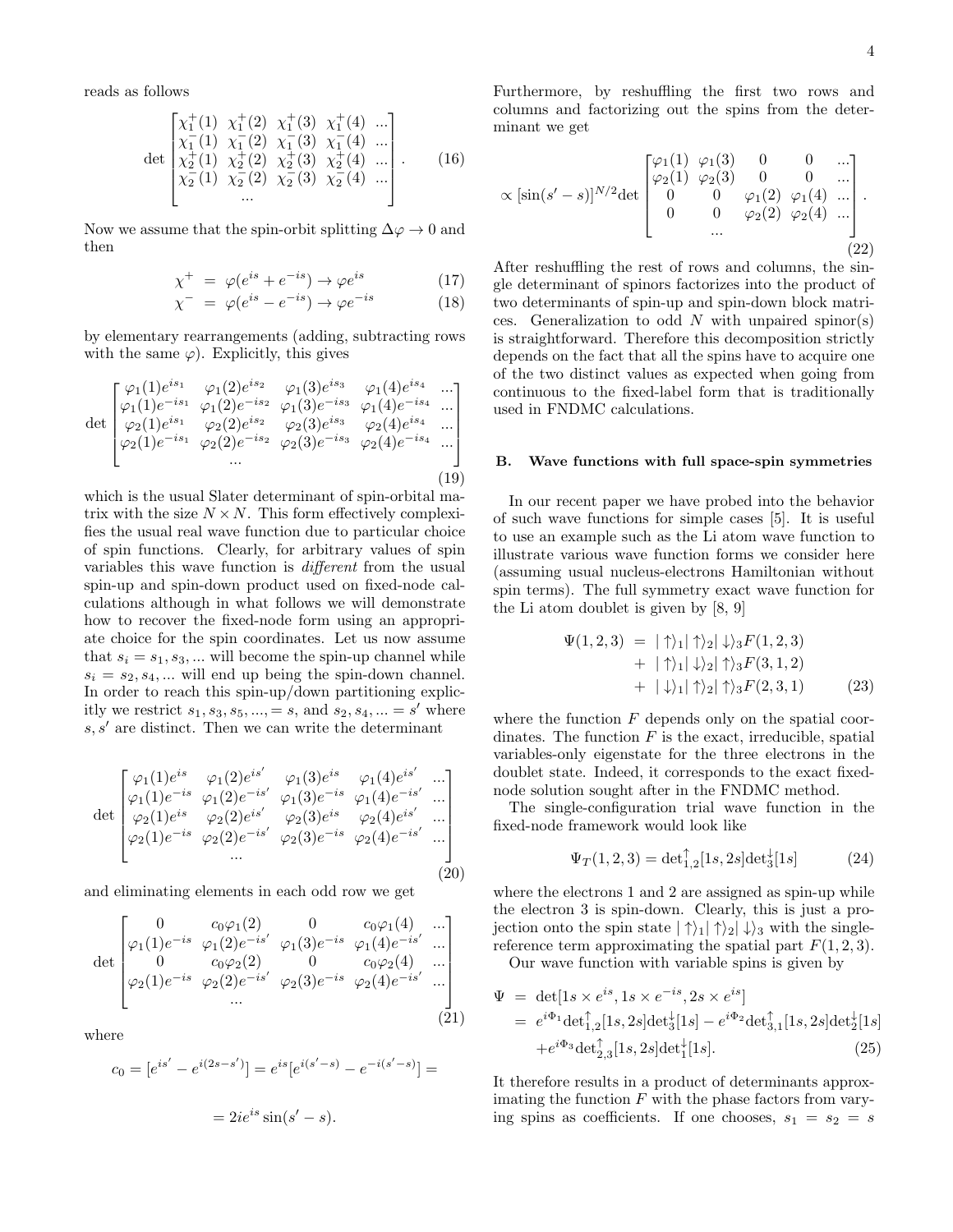and  $s_3 = s'$ , the wave function collapses to a single determinant with a spin variable dependent coefficient as described above.

Sampling both spin and position spaces enables one to evolve between the spatial wave functions with permuted coordinates, i.e., eventually sampling all such equivalent possibilities. Note that the overall structure of the exact wave function and our variable spin formulation are analogous. While in this example the variable spins and corresponding phase factors appear superfluous, they enable us to use the fixed-phase formalism to reach the fixed-node limit as explained above. In addition, the form becomes fully operational whenever spin-dependent terms in the Hamiltonian are switched on.

For completeness, let us mention that in the limit of fast spins (small effective spin masses) the energy will be higher than in the fixed-node limit. This is straightforward to understand: we have complexified the wave function which is actually real. The added continuous spin space and corresponding phase potential "contaminate" the wave function and the expectation values. Note that this aspect was not our focus here. Further advances of the method in this limit are in progress, however, they are out of scope of the present study.

#### IV. FIXED-PHASE VARIABLE SPINS QMC AS A GENERAL METHOD

In fixed-node QMC calculations with real wave functions the node improvement is often very challenging since any general method proposed so far appears to have very unfavorable scaling. In several papers we have made some progress in understanding the relations between electron density, multiplicity of bonds and node curvatures that appear to be related with increased fixed-node bias [10]. In addition, we found relationships between nodes and eigenvalues that show the nodes carry information about the spectrum as presented elsewhere [11].

In this respect, the fixed-phase approximation opens new perspectives both in a better understanding of related issues with regard to antisymmetry and the corresponding fermion sign problem as well as possibilities for new constructions of more efficient approximations.

One important property of the fixed-phase approximation is that the sampled distribution  $\rho$  is non-negative everywhere and, as we mentioned, generically its zero locus is a subset of configurations with codimension 2, i.e., two dimensions lower than the full configuration space. In that case the sampling of the configuration space is ergodic. One then solves for the bosonic ground state in a given, state-dependent potential. A simple toy example is an atomic two-particle  ${}^{3}P$  state with the wave function

$$
\Psi(1,2) = r_1 r_2 g(r_1) g(r_2) [Y_{11}(1) - Y_{11}(2)]
$$

where  $q$  are positive radial functions. Its phase-generated

potential is given by

$$
V_{ph} = \frac{1}{2[(x_1 - x_2)^2 + (y_1 - y_2)^2]}
$$

while the corresponding non-negative amplitude  $\rho(r_1, r_2)$ vanishes only at  $x_1 = x_2, y_1 = y_2$  [5]. This also has other consequences that make it favorable in comparison with the fixed-node approach, namely, the divergences of the local energy and drift are significantly diminished making them much smoother. For example, the drift for the importance sampled distribution given by  $\nabla \ln \rho$  is smooth except at the point of vanishing  $\rho$ . This removes complications around nodes of real functions such as large local energy fluctuations, poor approximation of the Green's function, non-zero probability of crossing/re-crossing the node within a given time step, possible occurrences of stuck walkers and other difficulties, due to the fact that  $\ln \Psi_T$  is non-analytic at the node. Of course, all these complications can be brought under the control by decreasing the time step in the fixed-node formalism. However, here these complications are simply absent in the fixed-phase formulation by being smoothed out into the lower dimension.

We note that in low-dimensional systems or for particular symmetry constraints one can end up with special or non-generic cases having zeros of  $\rho$  with codimension 1, i.e., one dimension higher than the generic codimension 2 mentioned above. A simple example is the lowest twoparticle triplet in a periodic box with the wave function det[1,  $e^{ikx}$ ]. This leads to  $\rho(x_1, x_2) = 2|\sin[(x_1 - x_2)/2]|$ that has a  $(2d-1)$ -dimensional zero locus regardless of d, i.e., the dimensionality of the box. The reason is that this particular state effectively behaves as having 1D nodal structure that is non-generic. Interestingly enough, for  $d > 1$  this node volume is smaller than in the corresponding fixed-node wave function given by the real (or imaginary) part,  $\text{Re}\{\text{det}[1, e^{ikx}]\}\$ . This aspect is more thoroughly investigated in our subsequent work [11] that explore the corresponding properties of nodes in such cases and further generalizations.

Perhaps the most appealing and yet unexplored property is that the approximation has a form of an additive effective many-body potential

$$
V_{ph} = (1/2)[\nabla \Phi_T]^2 \tag{26}
$$

so that the original Schrödinger equation changes to

$$
(T+V)\Psi = E\Psi \quad \rightarrow \quad (T+V+V_{ph})\rho = E\rho \quad (27)
$$

This effective potential formulation offers a clear conceptual understanding of the transformed problem that reminds us of effective potential/field methods used in other areas of quantum and high energy physics. It has a number of desired properties when thinking about the solution of the many-body problem, such as that the solution is non-negative everywhere, the state-dependent potential  $V_{ph}$  is purely repulsive (it only raises the energy) and it is explicitly and directly given by the approximate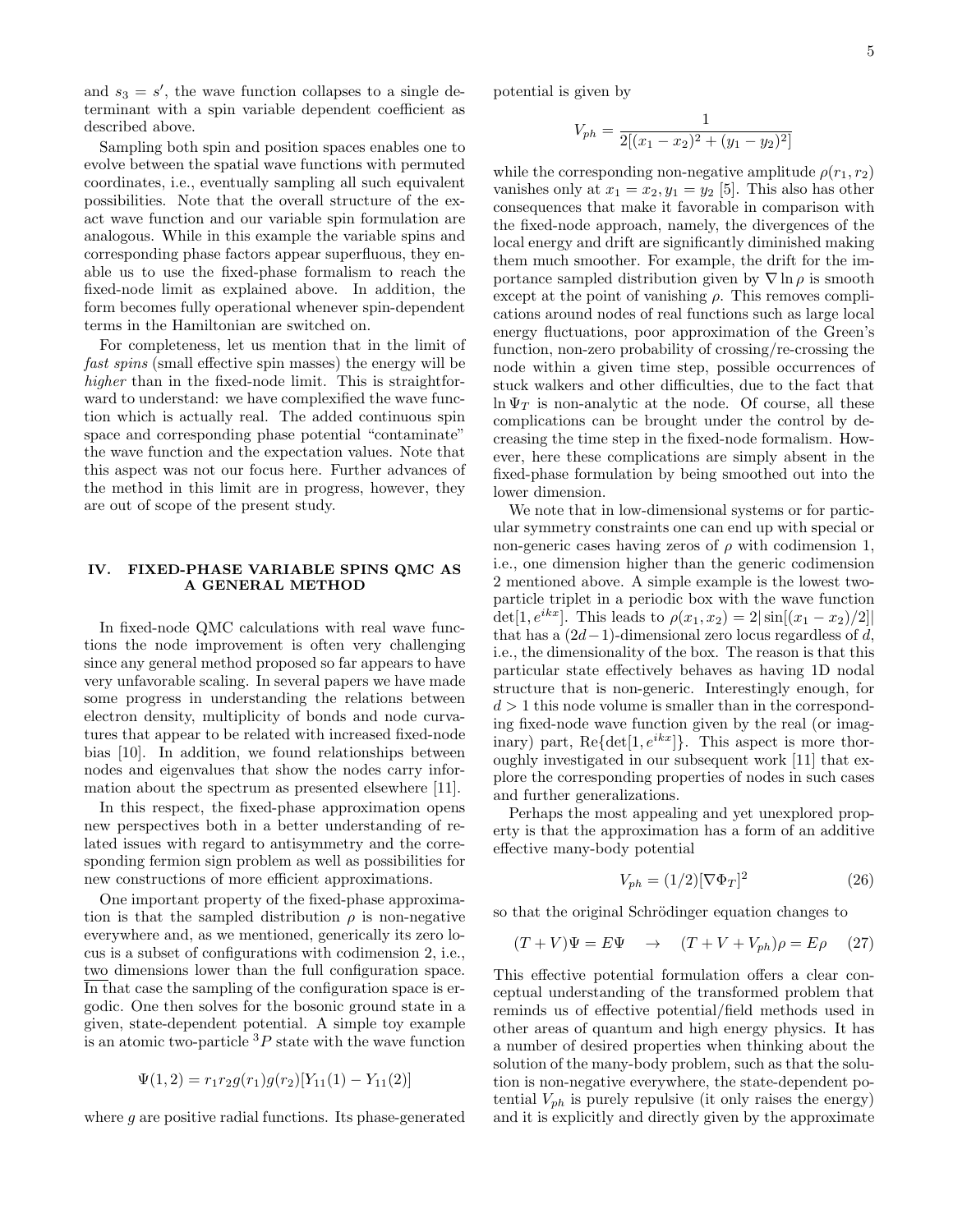phase. Consequently, it provides a constructive path for improvements with the perspective that the solution really exists, i.e., in the case of the exact phase one obtains the exact solution/eigenstate similarly to the fixed-node approximation (that is its special case). Interestingly, not much is known about the phases of stationary states. It is possible that more thorough analysis of the corresponding effective potentials will lead to a better understanding as well as to better approximations for practical calculations of realistic systems. What follows provides the first attempts to probe some aspects of this formulation.

#### V. RESULTS

We calculate the total energies for the first-row atoms using both the FN and FP approximations. For the FN calculations, we build our trial wave function from HF orbitals generated from Gamess-US [12]. For the FP calculations, we build our trial wave function from the one-particle spinors generated from Dirac14 [13]. For the FN calculations, we perform a linear time step extrapolation to zero time step. In all cases, a spatial time step of 0.001  $\text{Ha}^{-1}$  is in agreement with the zero time step limit. Motivated by that, for all FP calculations we hold the spatial time step fixed at  $\tau = 0.001 \text{ Ha}^{-1}$ , rather than performing a spatial time step extrapolation.

We have previously studied some of the aspects of effective spin masses and the corresponding difference between the spin vs. spatial evolutions [1, 4]. The analysis of total energies as function of spin mass leads to the following conclusions:

a) With  $\mu_s \ll m_e$ , the spins are basically fully integrated out for each spatial step that is assumed to be much smaller. Then one sees higher fixed-phase bias since the repulsive potential acts in the full configuration space unlike the fixed-node condition that applies only on the configuration subspace.

b) With  $\mu_s >> m_e$  and for a small number of electrons, the propagation eventually finds the region(s) close to the pure fixed-node wave function. Apart from small spin fluctuations the energy therefore reaches very closely to the fixed-node solution.

In both limits and also for intermediate spin mass regimes the energy is an upper bound, since the energy is basically limited from below by the fixed-node limit. The complexified wave function and the fixed-phase only increases the energy since it acts in full space instead of fixed-node codimension 1 hypersurface and expands the configuration space in an ad hoc manner through the continuous spin as we argued in previous parts. This has also further implications that single reference wave functions will be, in general, less accurate, as we have actually observed in calculations of several systems [4, 5]. Here we are actually focused on the large spin mass limit that enables us to recover the fixed-node results although the calculations are carried out in FPSODMC setting.

As described in §III, we initialize the spin-

configurations to facilitate the decomposition into two independent determinants, as must be the case in a spin independent Hamiltonian. As an illustration of why this is necessary, consider the N atom using HF spatial orbitals and no Jastrow factor. The VMC energy should agree with the HF energy, within the statistical errors. This is because for any trial wave function using our spinor representation and  $H_s = \sum_i T_i^s$ ,  $\langle \Psi_T | H + H_s | \Psi_T \rangle = \langle \Psi_T | H | \Psi_T \rangle$  by construction since  $H_s|\Psi_T\rangle = 0$ . Therefore, the spin kinetic energy does not contribute to the energy expectation value. However, the trial wave function with included complex spin-orbitals is different from the usual fixed-node  $\Psi_T$  with spin-up and -down product of determinants. For arbitrary values of spin variables our  $\Psi_T$  cannot be factorized into such a fixed-node form. Consequently, if one randomly samples the spin variables and performs such VMC calculation, the obtained energy is  $-54.3341(8)$  Ha which clearly disagrees with the HF value of -54.40093 Ha. It is higher since we made the wave function complex in a way that for arbitrary values of spin variables does not allow direct separation of spin and space degrees of freedom (although the Hamiltonian does, since H and  $H_s$  do commute). Note however, that this is perfectly appropriate and, in fact necessary, for systems where spins truly vary such as with spin-orbit interactions.

On the other hand, if we initialize the spin variables such that  $s_1 = s_3 = s_5 = s_6 = s_7 = s$  and  $s_2 = s_4 = s'$ , which yields a product of determinants with a trivial phase prefactor, and keep spins effectively static, we obtain variationally  $-54.4003(7)$  Ha, which agrees with the energy obtained via HF as expected.

When performing FPSODMC for our systems here, we vary the spin mass until the energy is saturated for a fixed spatial time step. An example of the extrapolation is shown in Figure 1. For  $\mu_s$  between  $10^5$  and  $10^9$ (ie,  $\tau_s$  between  $10^{-12}$  and  $10^{-9}$ ), the DMC energies all agree to within error bars and are converged. Performing the same procedure for all atoms, we list the total energies in Table I. By comparing the FN and FP total energies to the exact energies in the non-relativistic limit (NRL)[14], we calculate the fixed-node/phase correlation energy percentage error and is plotted in Figure 2.

Regardless of the approximation, the associated error decreases with atomic number subject to the choice of HF nodes/phases. Additionally, the FN and FP approximations yield essentially identical errors. A few comments to explain these results is warranted. While we are interested in the energy from the physical Hamiltonian  $E_{\text{FPDMC}}(H)$ , we are actually calculating  $E_{\text{FPSODMC}}(H +$  $H_s$ ). Since  $H_s \propto \mu_s^{-1}$ , in the limit that  $\mu_s \to \infty$  we obtain the desired physical limit, namely  $E_{\text{FFSODMC}}(H+H_s) \rightarrow$  $E_{\text{FPDMC}}(H)$ . Additionally, by setting the initial spin variables to a desired configuration, we set the trial wave function/trial phase. As explained above, with a proper choice for the spin assignment coupled with heavy spins (i.e.  $\mu_s \to \infty$ ) we are able to reproduce the FNDMC results since the wave function then effectively reaches the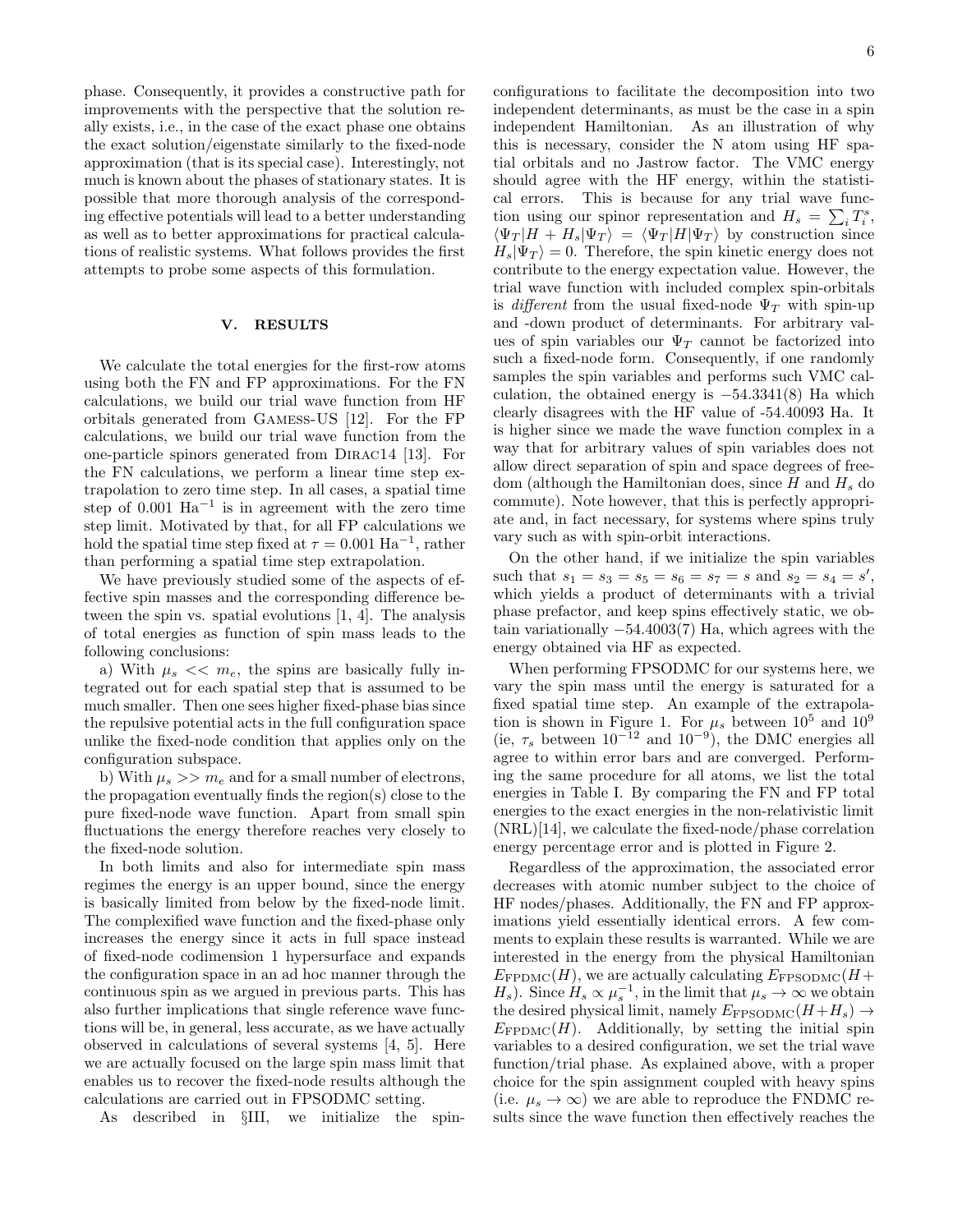It is well known that using HF nodes, the Be atom exhibits a significant FN error [10]. The ground state symmetry of Be is  ${}^{1}S_0$ , which is obtained with the electron configuration  $1s^22s^2$ . Using a HF trial wave function, the nodal surface  $\partial \Omega = {\{\mathbf{R} \in \mathbb{R}^{3N} | \Psi_T(\mathbf{R}) = 0\}}$  separates the configuration space into 4 nodal domains, two of which give positive wave function while by symmetry the other two exhibit negative values. It is also well-known that by adding just one more configuration that cooresponds to the near-degenerate state of the same symmetry one finds only two nodal domains as expected for generic fermionic ground state [15–17]. Previous calculations have found that it almost completely eliminates the fixed-node bias [16, 18]. The corresponding twoconfiguration trial function is given by

$$
|\Psi_T\rangle = c_0|1s^22s^2\rangle + c_1 \sum_{i \in \{x,y,z\}} |1s^22p_i^2\rangle \qquad (28)
$$

as with this choice of trial wave function and full optimization of all variational parameters one can reach almost zero bias in the FN calculation [18]. Instead we perform an optimization of this wave function with only the Jastrow parameters and expansion coefficient, keeping the HF orbitals fixed with resulting small increase in the energy compared to the nearly exact value. Total energies are shown in Figure 3. Again, by choosing the FP calculations to preserve the spin assignments of  $s_1 = s_3 = s$  and  $s_2 = s_4 = s'$  by using a large spin mass, the FN and FP calculations agree to within statistical uncertainty.

Thus far, we have only presented results for all-electron systems. We also consider the FN and FP approximation when nonlocal pseudopotentials are included [1, 4]. We calculate the binding curve for the nitrogen dimer in



FIG. 1: FPDMC energy of the C atom with varying spin masses  $\mu_s$  (or equivalently the spin time step  $\tau_s = \tau/\mu_s$ ). The initial spin configurations were chosen so that the wave function decomposes into a product of determinants.



Li Be B C N O F

Atom

FIG. 2: Percentage error of the correlation energies in the fixed-node (FN) and fixed-phase (FP) extrapolated calculations.

0.00

2.00

4.00

6.00

FN/FP correlation energy error  $(\%$ 

 $\mathrm{FN}/\mathrm{FP}$  correlation energy error

 $(\%)$ 

8.00

10.00

12.00



FIG. 3: Total energies for the Be atom with a twoconfiguration wave function. The top  $x$ -axis shows the actual spin time step for the FN calculation, which is linearly extrapolated to zero time step with an energy of  $-14.66071(5)$ Ha. The bottom  $x$ -axis indicates the spin mass for the FP calculation, where with each value configurations are initialized such that  $s_1 = s_3 = s$  and  $s_2 = s_4 = s'$ . We hold the spatial time step fixed at  $\tau = 0.001$  Ha<sup>-1</sup> throughout.

the  ${}^{1}\Sigma_{g}$  state, using a single-reference trial wave function for each approximation built from PBE0 spatial orbitals. We utilize a BFD pseudopotential for N [19]. In order to calculate the binding curve, we first calculate the isolated N atom both in FN and FP. Under the locality approximation [20], we perform a time step extrapolation within FNDMC and obtain a total energy of −9.79135(8) Ha. Using a fixed spatial time step, we perform a spin mass extrapolation as described above to facilitate decomposition into a product of two independent determinants using FPSODMC and obtained a total energy of  $-9.7917(1)$  Ha.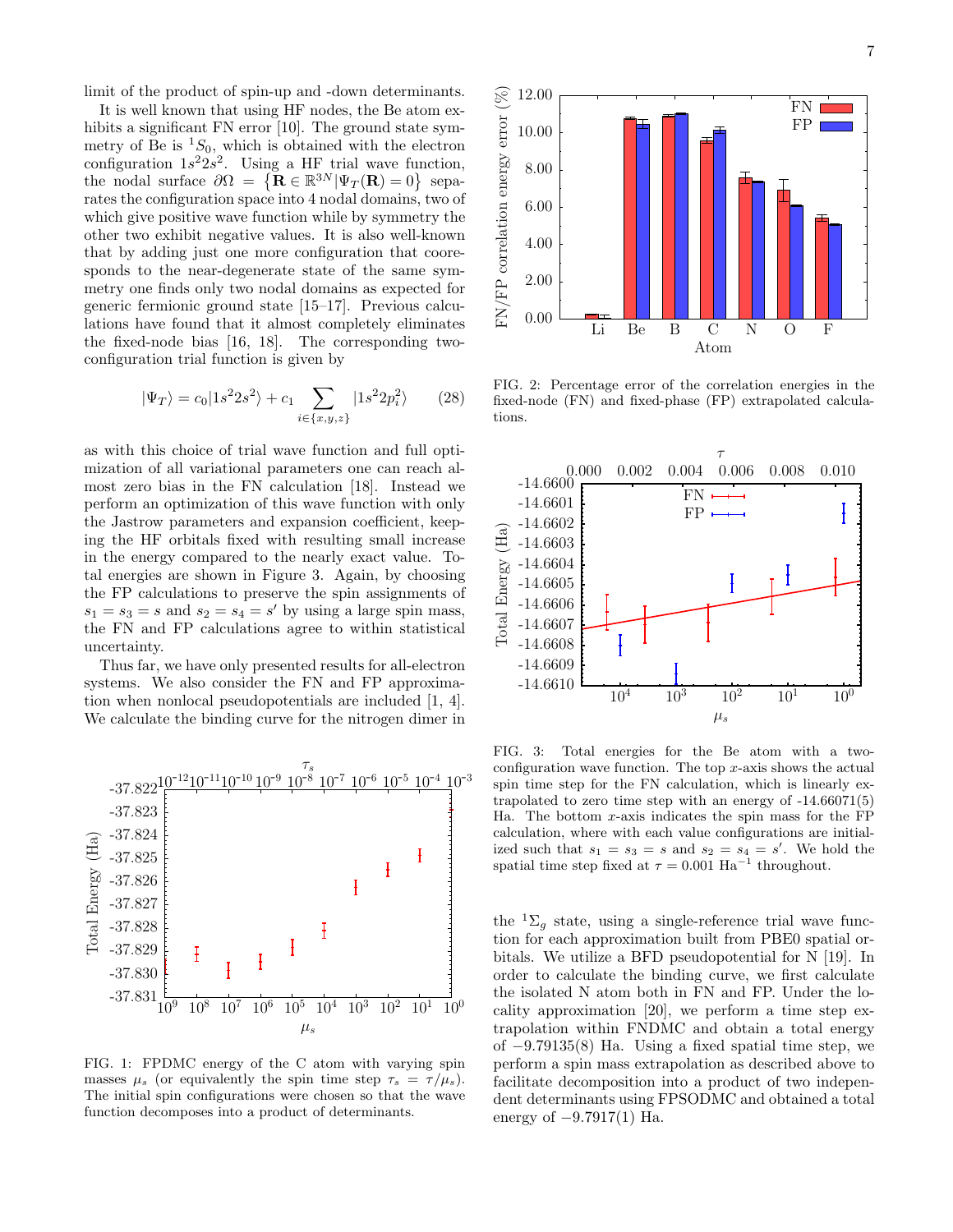| Atom     | HF                     | NRL[14] | FN                                  | FP             |
|----------|------------------------|---------|-------------------------------------|----------------|
| – Li     |                        |         | $-7.43272$ $-7.47806$ $-7.47794(2)$ | $-7.47804(7)$  |
| Be       |                        |         | $-14.57302 -14.66736 -14.65720(6)$  | $-14.6574(2)$  |
| B        |                        |         | $-24.52906 -24.65393 -24.64030(9)$  | $-24.64016(8)$ |
| C        |                        |         | $-37.68861 - 37.84500 - 37.8300(3)$ | $-37.8291(3)$  |
| N        | $-54.40093 - 54.58930$ |         | $-54.5750(6)$                       | $-54.5754(1)$  |
| $\Omega$ | $-74.80939 - 75.06700$ |         | $-75.049(1)$                        | $-75.0513(1)$  |
| F        | $-99.40934 - 99.73400$ |         | $-99.7164(6)$                       | $-99.7175(1)$  |

TABLE I: Total energies in Ha for the first-row elements using FN(FP) DMC with HF nodes (phases). FN calculations are extrapolated to zero time step. FP calculations take a spatial time step of 0.001 and decrease the effective spin mass (decrease the actual spin time step) until the energy is unchanged. NRL is the estimated nonrelativistic exact energy.

The dimer curve is shown in Figure 4 and shows the binding obtained from the FN and FP methods. The QMC data is fit to the Morse potential

$$
V(r) = D_e \left[ e^{-2a(r - r_e)} - 2e^{-a(r - r_e)} \right]
$$
 (29)

and the vibrational frequency can be obtained via

$$
\omega_0 = \sqrt{\frac{2a^2 D_e}{\mu}}\tag{30}
$$

where  $\mu$  is the reduced mass of the dimer. The FN and FP solutions are quite similar, only differing by roughly 0.1−0.5 mHa throughout the entire curve. Coupled with the slightly different energies for the individual atom, the overall binding energy differs from the FN result by roughly  $\sim 0.02$  eV, as shown in Table II. Clearly, the differences between the methods are very small, basically similar to variations in the fixed-node biases for different atoms and molecular systems and choices of orbitals used in single-reference trial functions.

It remains an interesting question whether the FP-SODMC energy could go below the corresponding FNDMC energy. On general grounds this cannot be a priori ruled out since we have expanded the configuration into a larger space through the introduction of an overcomplete spin representation. Overcompleteness can possibly compromise the upper bound property, i.e., the energy could go below the fixed-node limit at some values of  $\mu_s < \infty$ . In general, this is determined by the type of overcomplete construction. In our case, for Hamiltonians without spin terms we also make the trial wave function "worse" by making it non-separable in the spin and space variables, although for expectations (variational level) the Hamiltonian is separable. These two tendencies therefore go against each other. So far the indications are that the non-separability distortion appears stronger than the freedom gained from the overcompleteness, hence the energies obtained by FPSODMC are either higher or, in appropriate limit, equal to FNDMC. However, for heavy but not fully static spins it is difficult to dismiss the possibility that the DMC algorithm might find spin-space regions with favorable energies that could push the overall expectation below the FNDMC limit. Clearly, this aspect calls for further studies.



FIG. 4: N<sub>2</sub> binding curve for the  ${}^{1}\Sigma_{g}$  molecular state using a HF nodal surface/phase. The horizontal line indicates the experimental dissociation energy. The experimental error bar is too small to be visible on this scale. The small increase in FP underbinding comes from a slightly smaller fixed-phase bias in the N atom and a slightly larger bias in the dimer with the HF phase. We note that the results need not to be necessarily identical for Hamiltonians with ECPs due to marginal differences in localization errors from two close, but non-identical trial wave functions.

TABLE II: Equilibrium bond lengths  $(r_e)$ , dissociation energies  $(D_e)$  and vibrational frequencies  $(\nu_0)$  for the various approximations compared to experiment using a PBE0 nodal surface/phase. Parameters and uncertainties are obtained from a fit to the Morse potential.

| Method    | $r_e$ (Å)            |         | $D_e$ (eV) $\omega_0$ (cm <sup>-1</sup> ) |
|-----------|----------------------|---------|-------------------------------------------|
| FN.       | $1.0905(7)$ 9.659(6) |         | 2387(24)                                  |
| FP        | 1.091(1)             | 9.64(1) | 2377(45)                                  |
| Expt.[21] | 1.098                |         | $9.758(6)$ 2358.57(9)                     |

#### VI. CONCLUSIONS

In this paper we elaborate in detail on a particularly important aspect of the fixed-phase spin-orbit/spinor DMC (FPSODMC) method that we have introduced recently [1]. We highlight some of the key aspects how the method can be useful even in cases with no spin